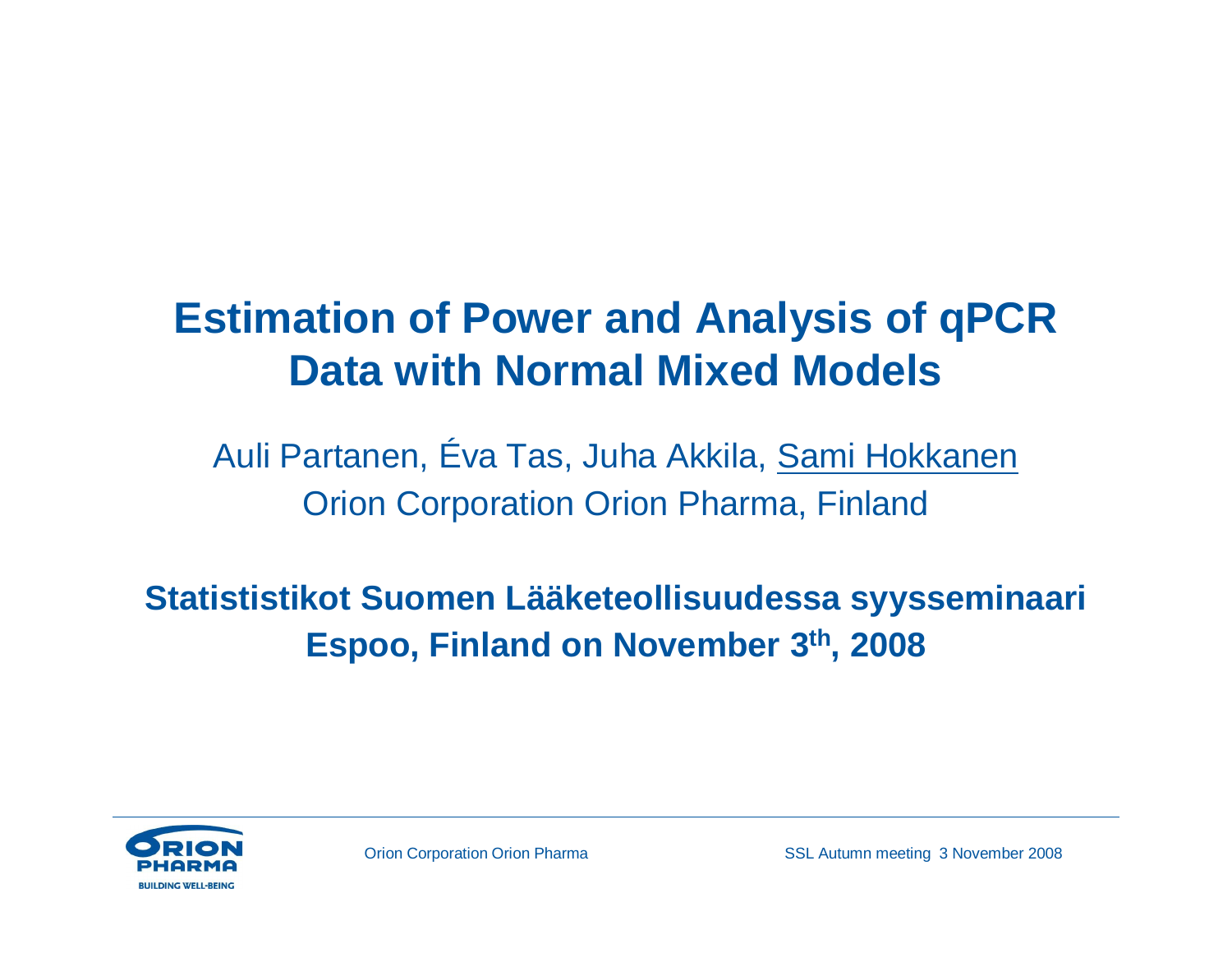### qPCR

- Is used to quantify DNA or messenger RNA (mRNA) in a sample
- When combined with reverse transcriptase (RT-PCR), relative gene expressions between tissues or genes can be compared
- Measure fluorescence reporter



<http://www.rt-pcr.com/>

[http://www.gene](http://www.gene-)quantification.info/

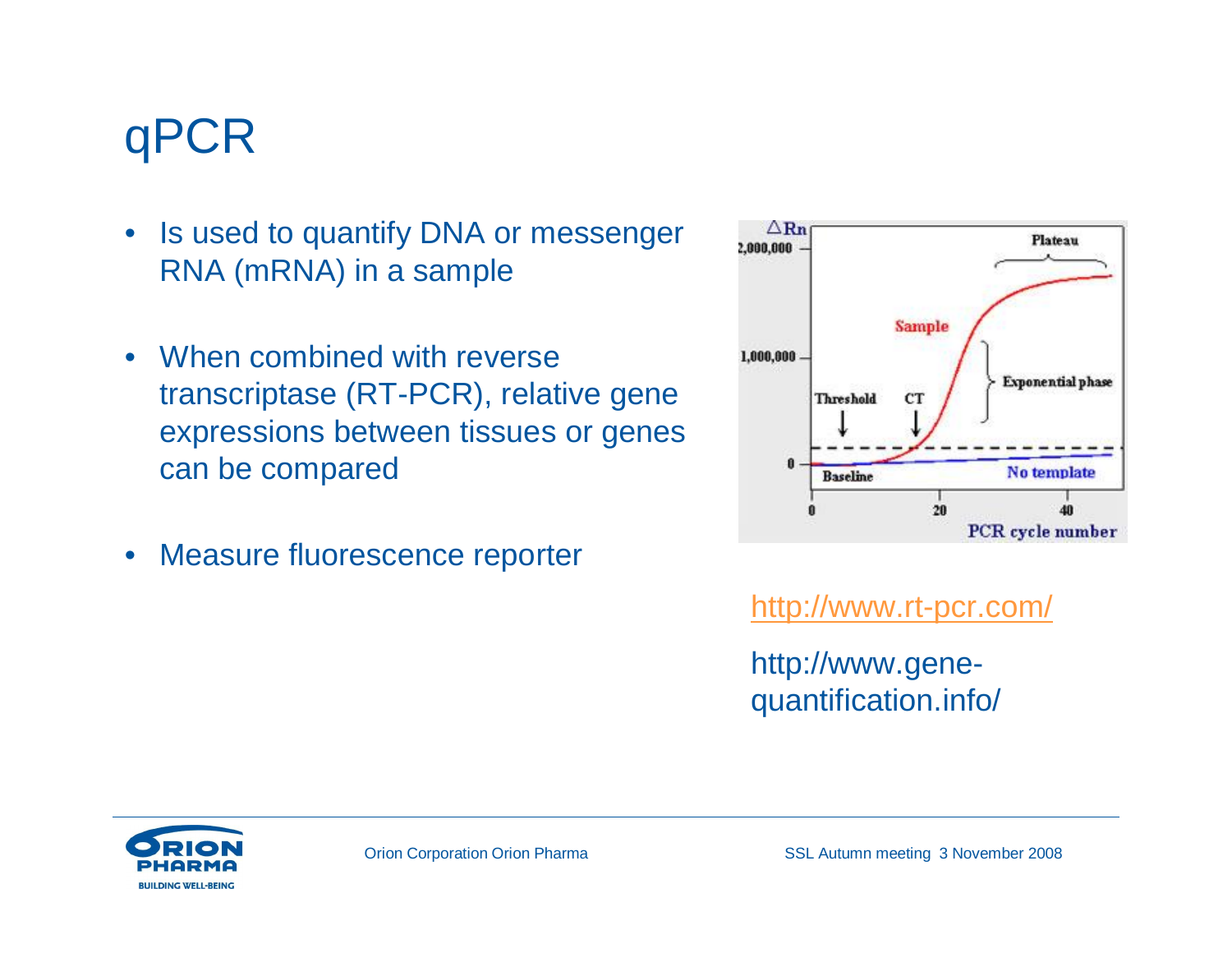#### Standardizing measurements



- Significant problems caused by
	- variability of RNA templates, assay designs and protocols
	- various data normalization
	- data analysis strategies
- Which are tried to control by
	- consistently using standard chemistries, protocols and reaction conditions
	- pipetting robot
	- repeated measurements (technical repeats)
	- all measurements (to be compared) at the same time
	- controlling efficiency in each run

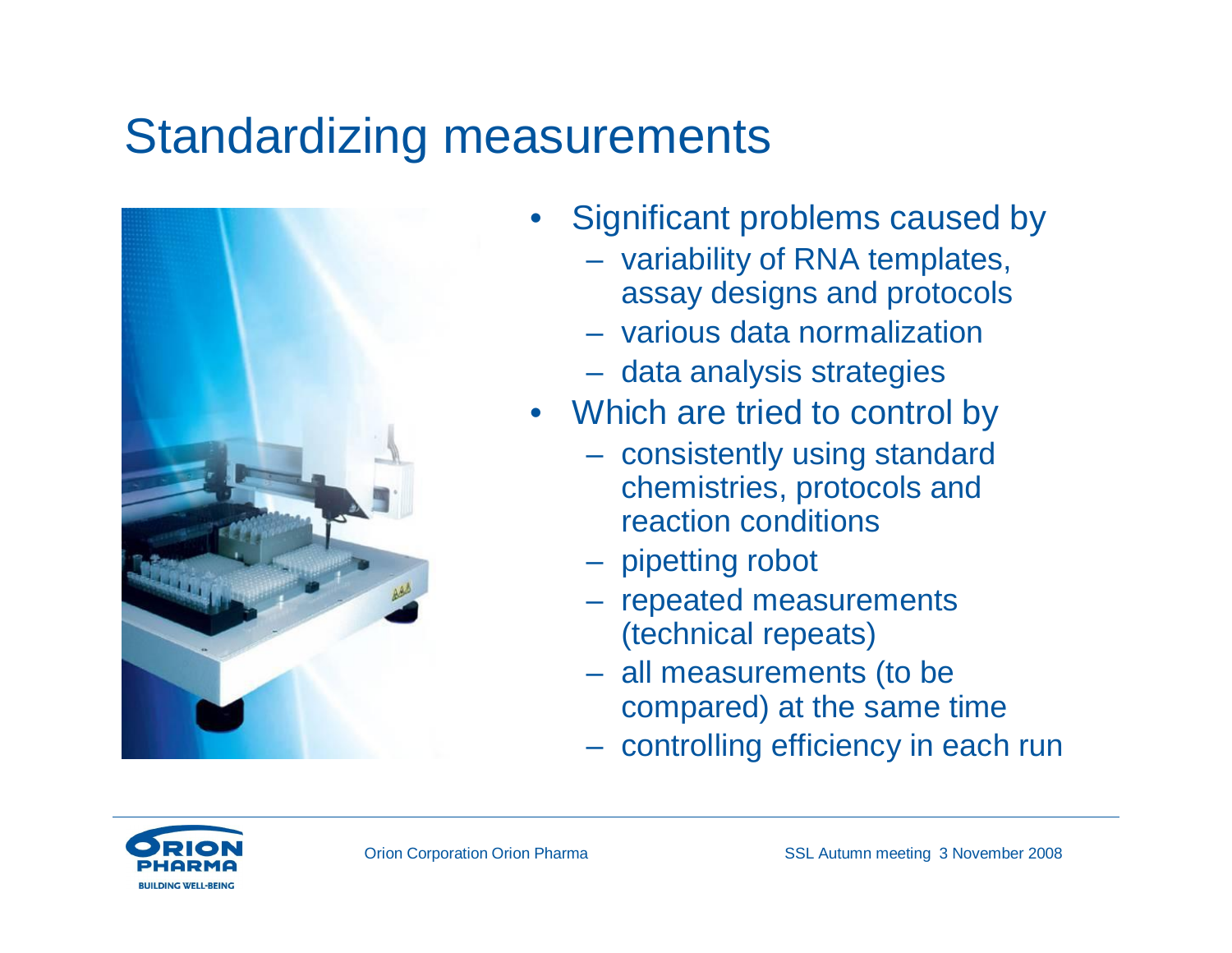#### Aim of study and Study design

- **Aim of study is to evaluate relative expression ratio between genes and treatments**
- **18 animal tissue samples in 4 groups**
	- 1. control (n=4)
	- 2. disease model (n=5)
	- 3. disease model with study drug treatment (n=4)
	- 4. disease model with reference drug treatment (n=5)
- Expression levels of **3 target genes** and **12** potential **reference genes** were analyzed by quantitative RT-PCR in **3 replicates** for each sample.

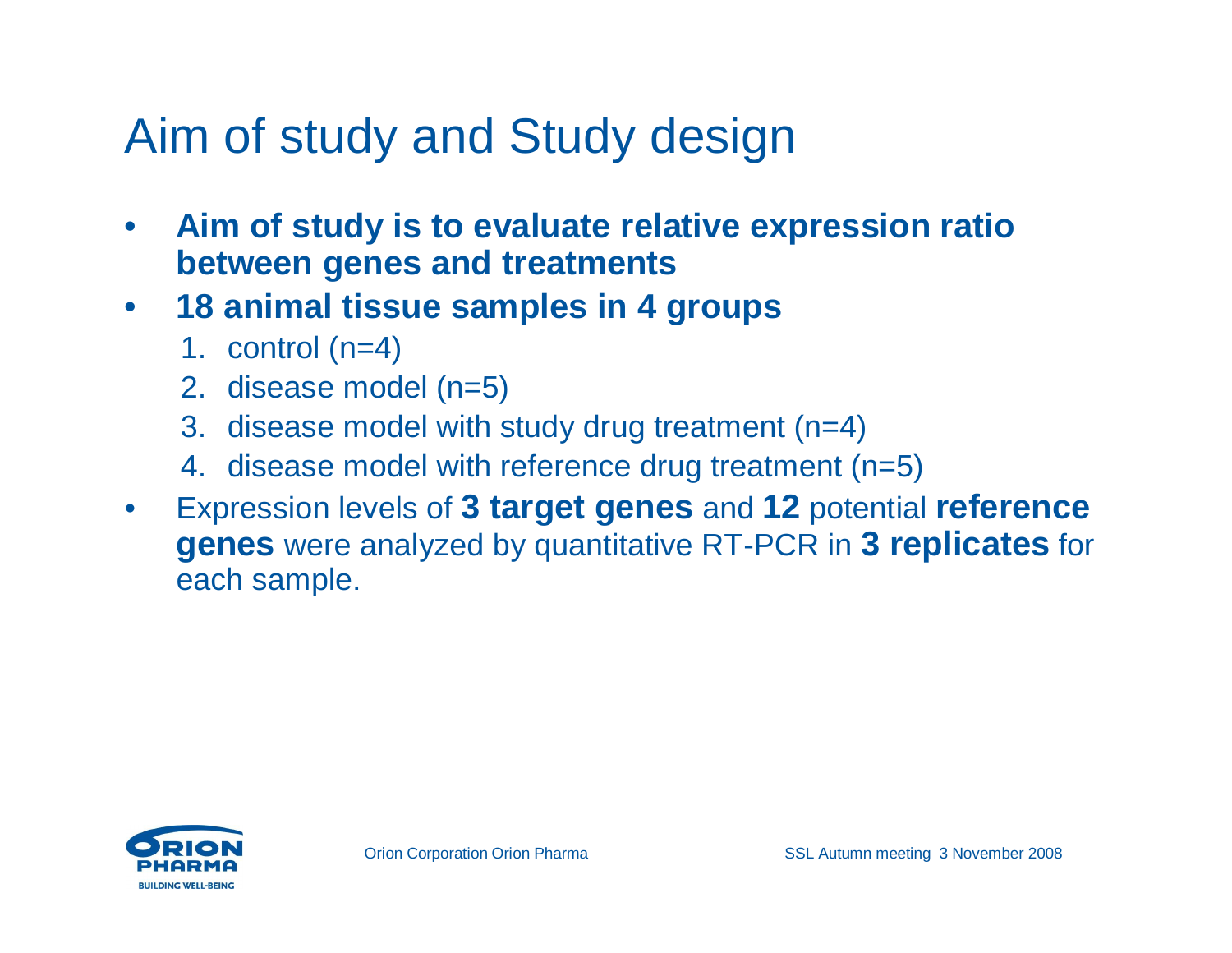## Study design

|                    | <b>Original data</b> |                      | <b>Selected data</b> |                      | <b>Analysis data</b>               |                                    |
|--------------------|----------------------|----------------------|----------------------|----------------------|------------------------------------|------------------------------------|
| <b>Samples</b>     | 18                   |                      | 8                    |                      | 8                                  |                                    |
| <b>Treatments</b>  | 4                    |                      | 2                    |                      | $\mathbf{2}$                       |                                    |
| <b>Genes</b>       | 3 targets            | $X_3$                | 1 target             | $X_3$                | 1 target                           | Mean* over<br>technical<br>repeats |
|                    | 12 references        | technical<br>repeats | 3 references         | technical<br>repeats | Mean*<br>over<br><b>references</b> |                                    |
| N                  | 810                  |                      | 96                   |                      | 16                                 |                                    |
| *) Arithmetic mean |                      |                      |                      |                      |                                    |                                    |

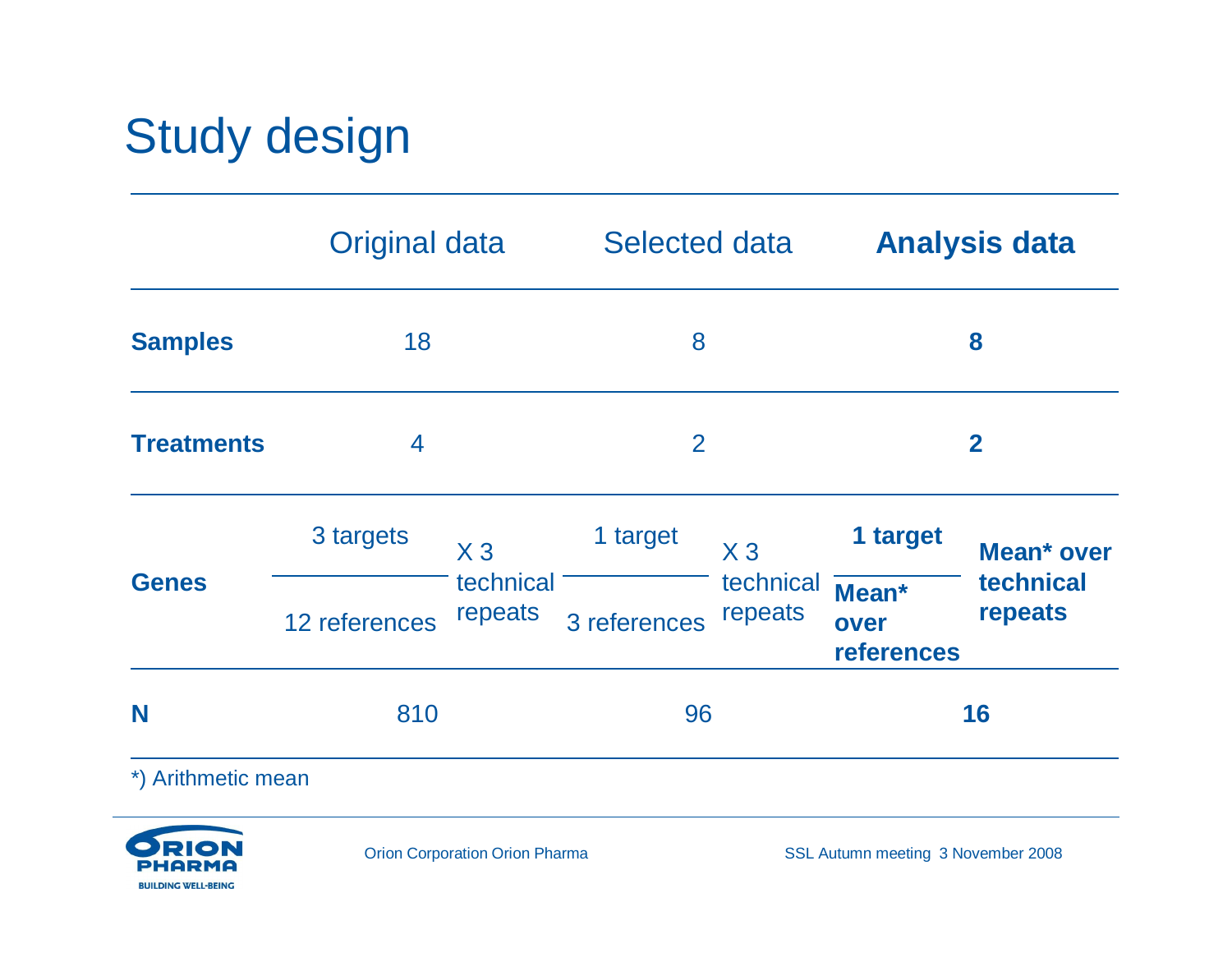### Analysis Data

| <b>Treatment</b>            | <b>Gene</b>      | <b>Sample</b> | <b>Ct</b>    | <b>Subgroup</b> |
|-----------------------------|------------------|---------------|--------------|-----------------|
|                             |                  | 28            | 35.6         |                 |
| <b>Control</b>              | <b>Target A</b>  | 32            | 38.1         |                 |
|                             |                  | 33<br>34      | 37.3<br>35.7 |                 |
|                             |                  | 28            | 24.7         | $\overline{2}$  |
| <b>Control</b>              |                  | 32            | 28.3         | $\overline{2}$  |
|                             | <b>Reference</b> | 33            | 26.5         | $\overline{2}$  |
|                             |                  | 34            | 25.1         | $\overline{2}$  |
|                             |                  | 66            | 37.1         | 3               |
|                             |                  | 69            | 36.3         | 3               |
| <b>Study drug treatment</b> | <b>Target A</b>  | 70            | 36.6         | $\overline{3}$  |
|                             |                  | 71            | 37.1         | 3               |
|                             |                  | 66            | 24.5         | 4               |
|                             |                  | 69            | 24.9         | 4               |
| <b>Study drug treatment</b> | <b>Reference</b> | 70            | 23.8         | 4               |
|                             |                  | 71            | 25.4         | 4               |

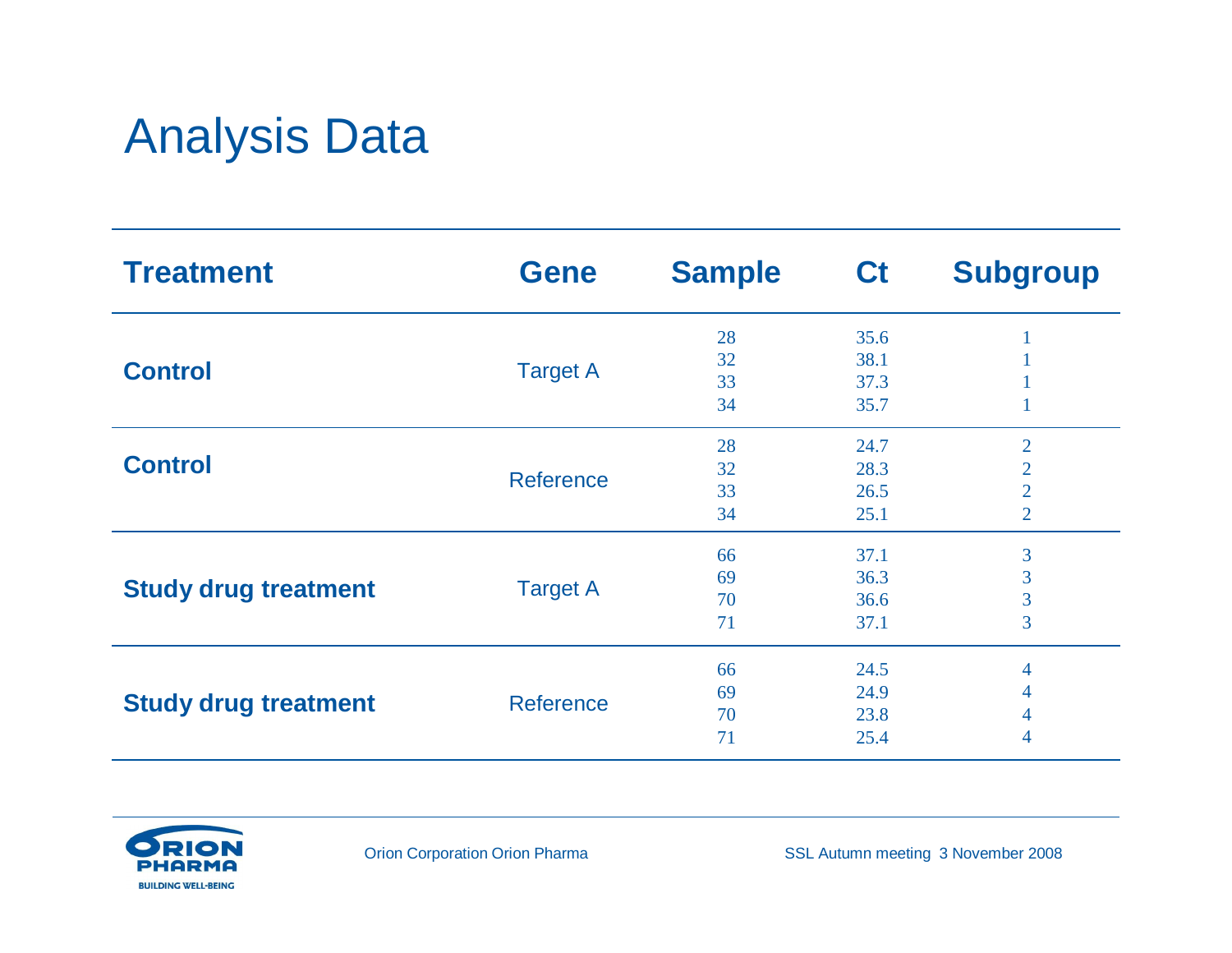#### **Definitions**

- For reference gene: mean r<sub>control</sub> and mean r<sub>treatment</sub>
- $\Delta Ct_{ref}$  = mean  $r_{control}$  mean  $r_{treatment}$
- For target gene: mean  $t_{control}$  and mean  $t_{reatment}$
- $\Delta \mathsf{C} t_{\text{target}}$  = mean  $\text{C}_{\text{control}}$  mean  $\text{C}_{\text{treatment}}$
- $\Delta \Delta \text{C}t = \Delta \text{C}t_{\text{ref}} \Delta \text{C}t_{\text{target}}$

 $(\mathsf{E}_{\mathsf{target}})^{\Delta \mathsf{C} \mathsf{t}}$ target • Expression ratio =  $-- -- = 2 - \Delta \Delta C t$ \_adjusted  $(E_{\text{ref}})^{\Delta Ct}$ ref

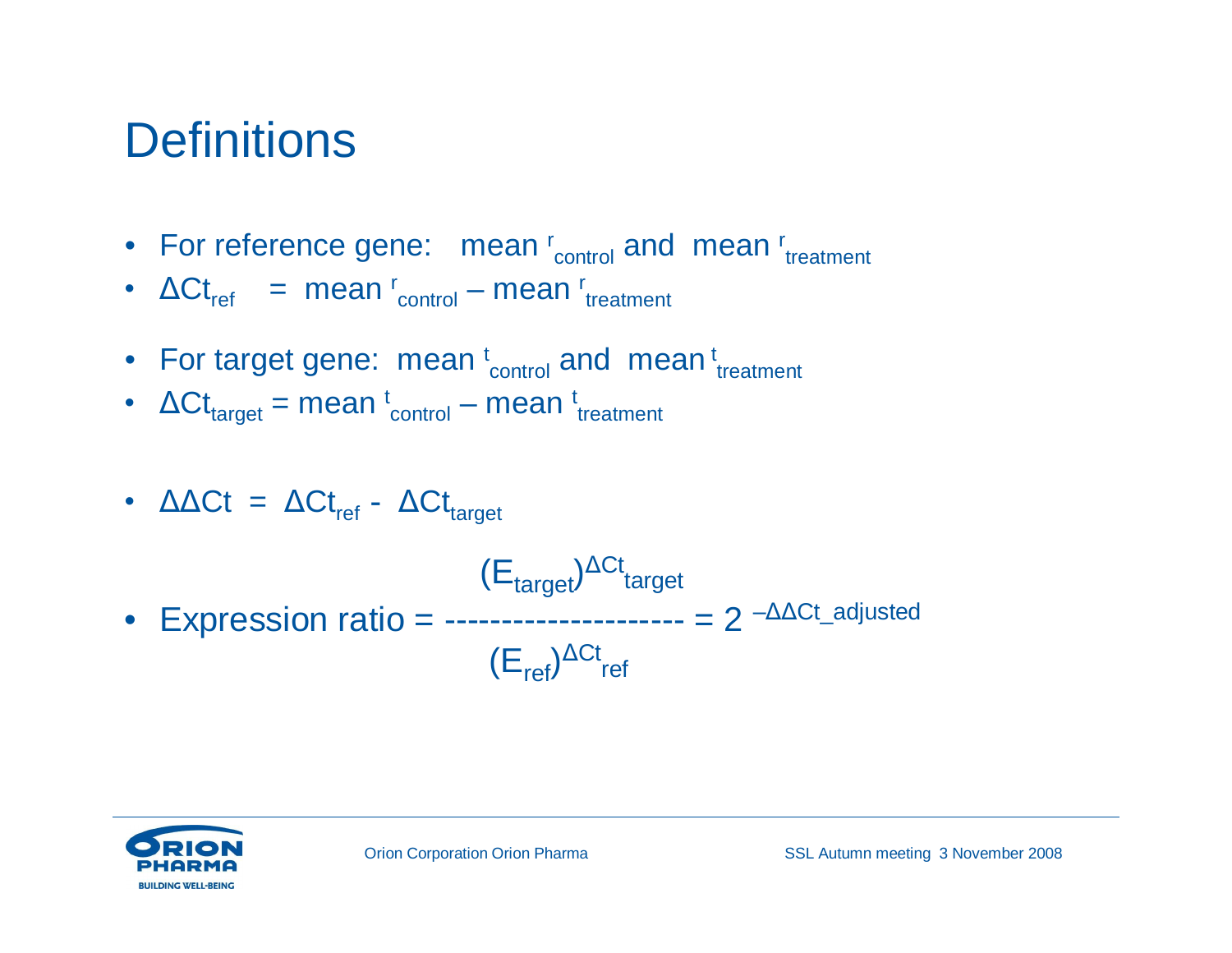#### $PAE$  and adjusted  $\triangle \triangle Ct$

- qPCR data analysis is based on the assumption that PCR products double each cycle (AE=2).
- When the AE (Amplification Efficiency) is not 2, Ct -values are recommended to be adjusted.
- We used percentile AE (PAE) instead of AE

 $AF = 2^{PAE}$  $PAE = log<sub>2</sub>(AE)$ 

- $\Delta \Delta \text{C}_{\text{adjusted}} = \text{PAE}_{\text{ref}} \Delta \text{C}_{\text{teref}} \text{PAE}_{\text{target}} \Delta \text{C}_{\text{taref}}$
- Efficiency can be estimated for a group of reactions or a single reaction by simple regression model.

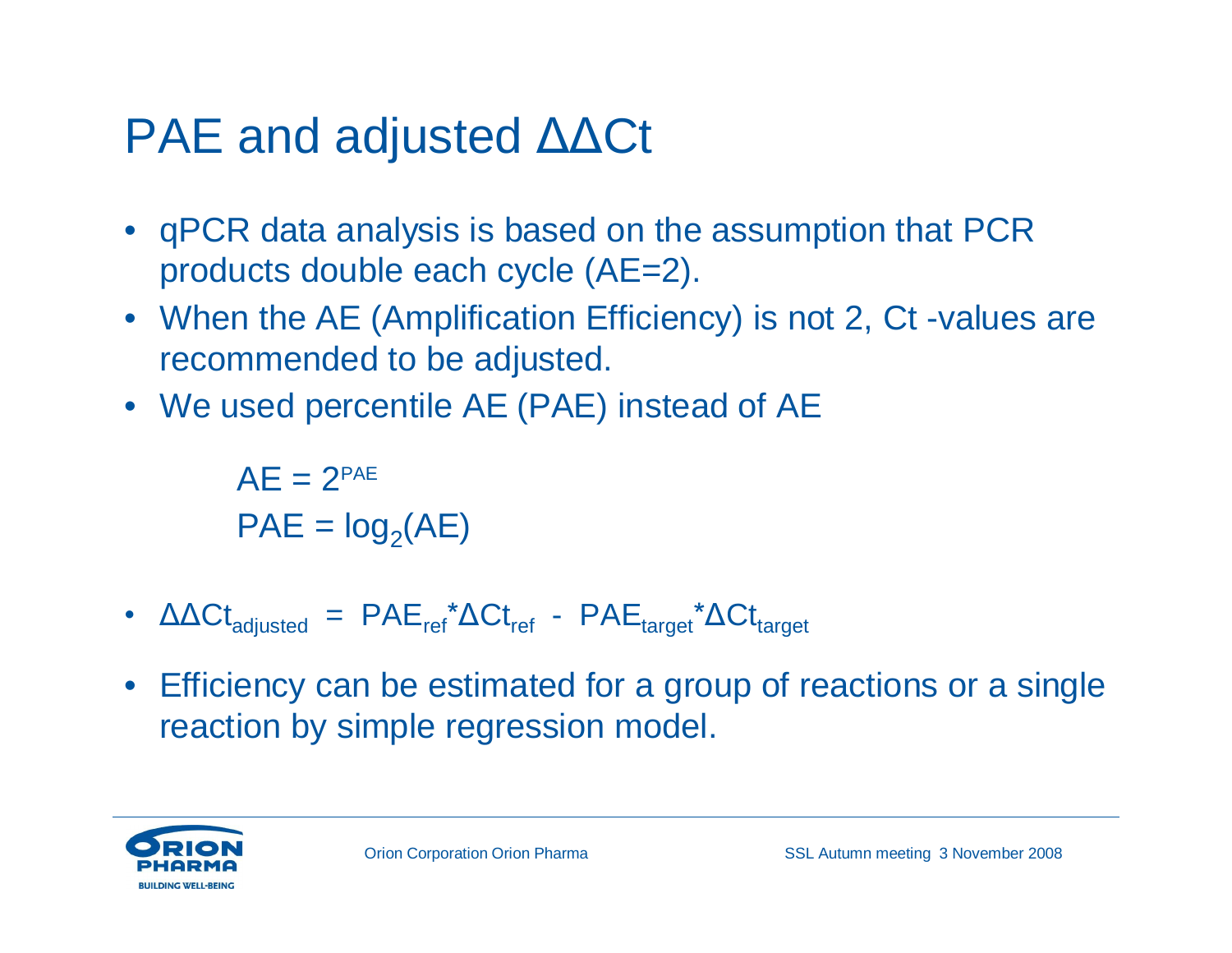### Normal Mixed Model with Gene as a repeated factor

#### • Effects

- gene (target, reference)
- treatment (study drug, control)
- gene by treatment interaction
- sample (sample number)
- residual
- Mixed Model in SAS

PROC MIXED; CLASS gene treatment sample; MODEL Ct = gene treatment gene\*treatment; REPEATED gene / SUBJECT = sample TYPE = UN;

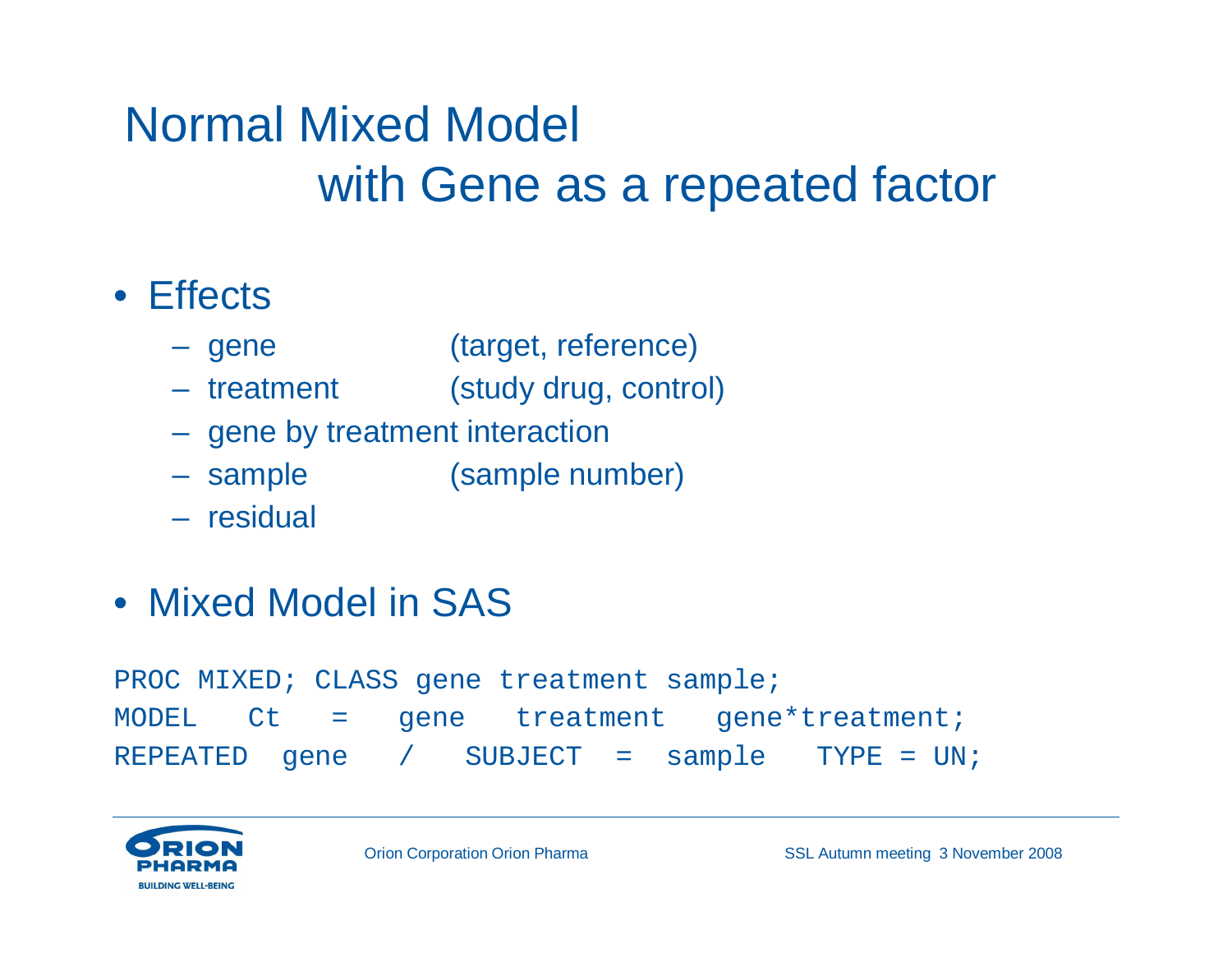### Estimation of ΔΔCt based on Mixed Model parametrization (A) and (B) ?

#### **Mixed Model in SAS (parametrization A)**

PROC MIXED; CLASS gene treatment sample; MODEL Ct = gene treatment gene\*treatment; REPEATED gene / SUBJECT = sample TYPE = UN;

△△Ct: ESTIMATE gene\*treatment +1 -1 -1 +1;

**Mixed Model in SAS (parametrization B)**

```
PROC MIXED; CLASS subgroup sample;
MODEL Ct = subgroup;
REPEATED / SUBJECT = sample TYPE = UN;
```
 $\Delta\Delta\text{Ct}_{\text{adjusted}}$ : ESTIMATE subgroup '+PAE<sub>target</sub> -PAE<sub>target</sub> -PAE<sub>ref</sub> +PAE<sub>ref'</sub>;

• (subgroup is a categorical variable with 4 classes)

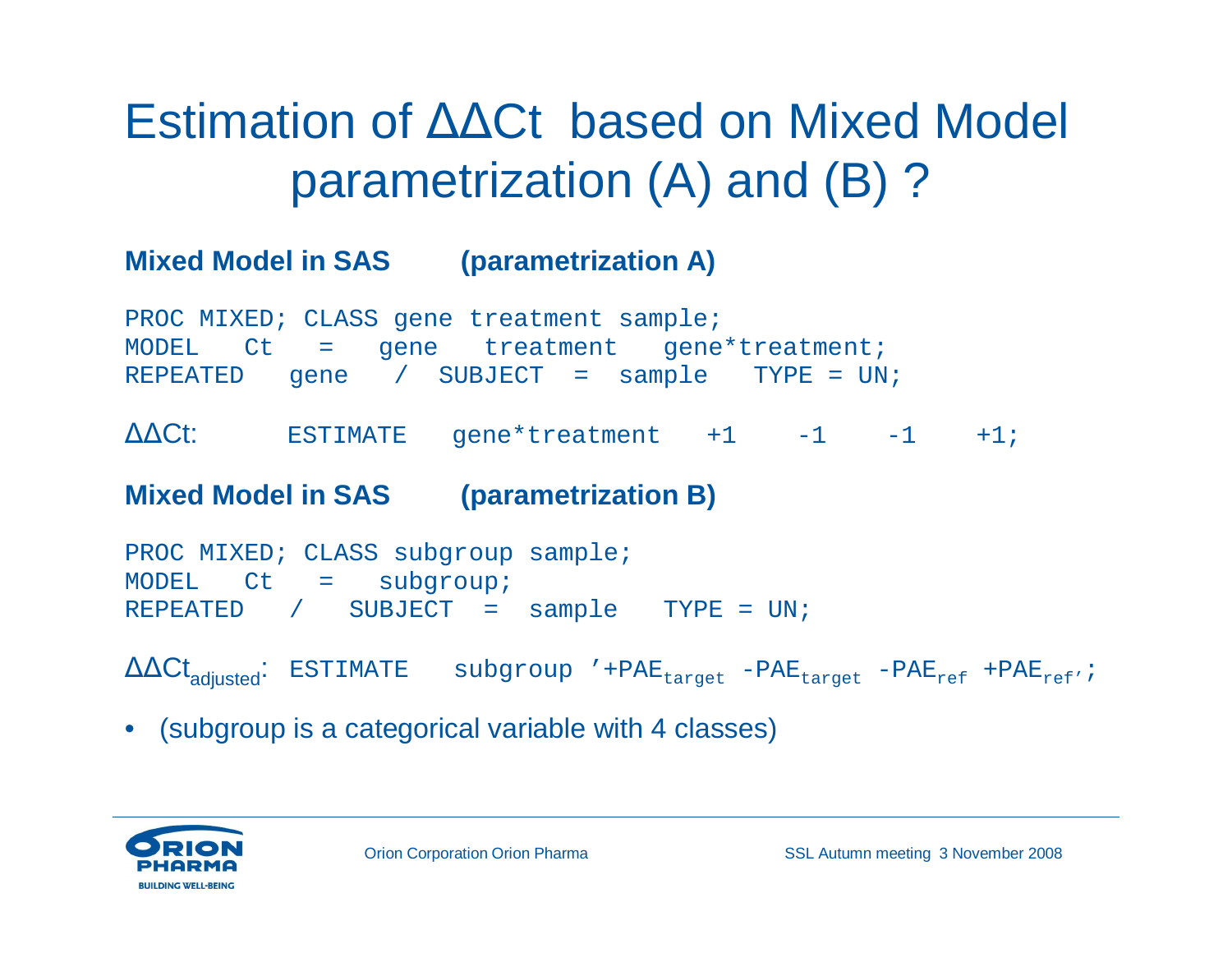#### Estimation of PAE

PAE estimates are based on the data of 5 different dilutions (and 3 technical repeats per dilution) over the pooled samples treated by 4 treatments.



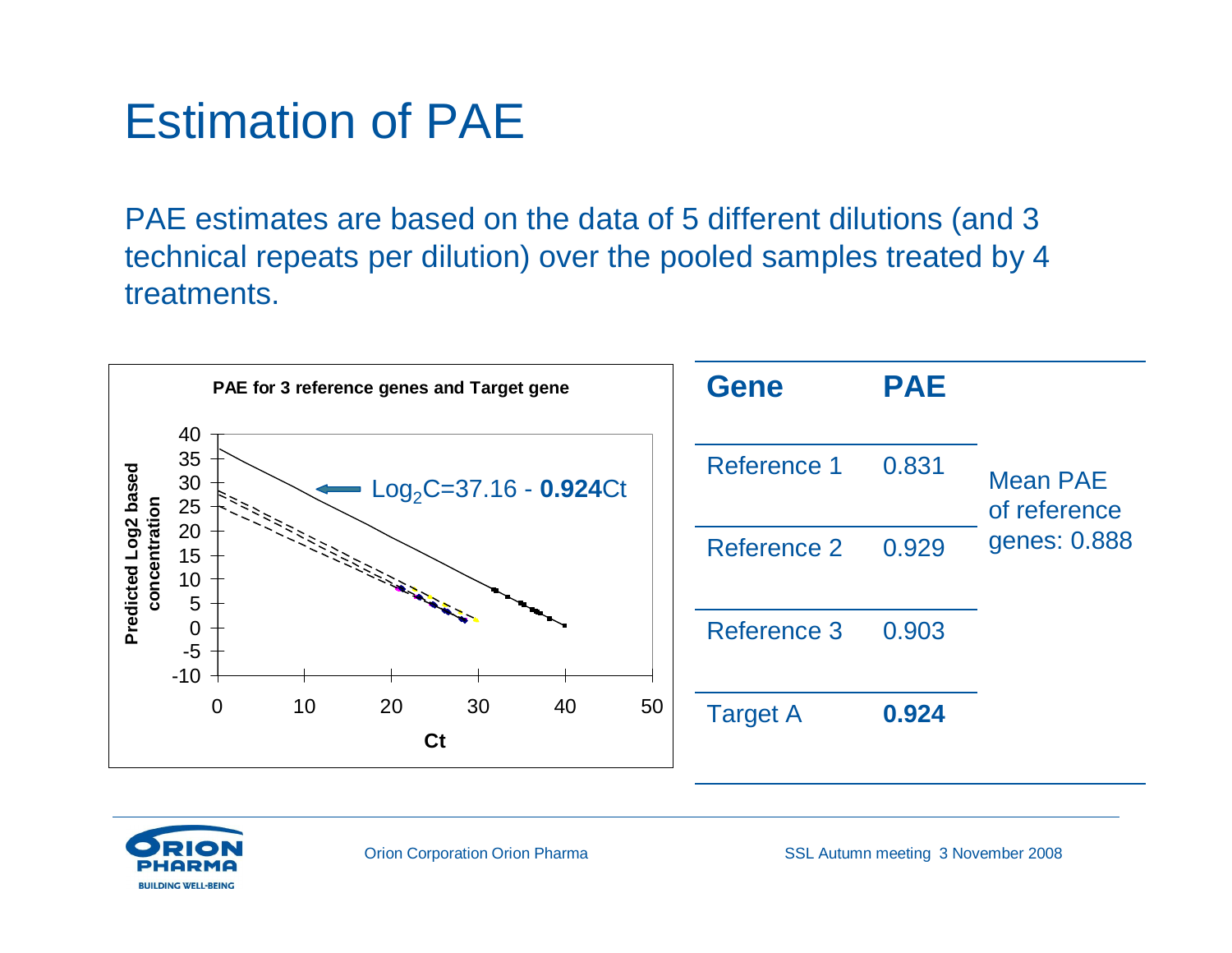### Table with descriptive  $\Delta\Delta Ct$  and model estimates

|                     | $\Delta \Delta \text{Ct}(\text{SE})$ |                           |  |  |
|---------------------|--------------------------------------|---------------------------|--|--|
|                     | <b>Descriptive statistics</b>        | <b>Normal mixed model</b> |  |  |
| <b>PAE Adjusted</b> | 1.437(0.708)                         | 1.439 (0.729)             |  |  |
| <b>Unadjusted</b>   | 1.613 (0.786)                        | 1.614(0.806)              |  |  |

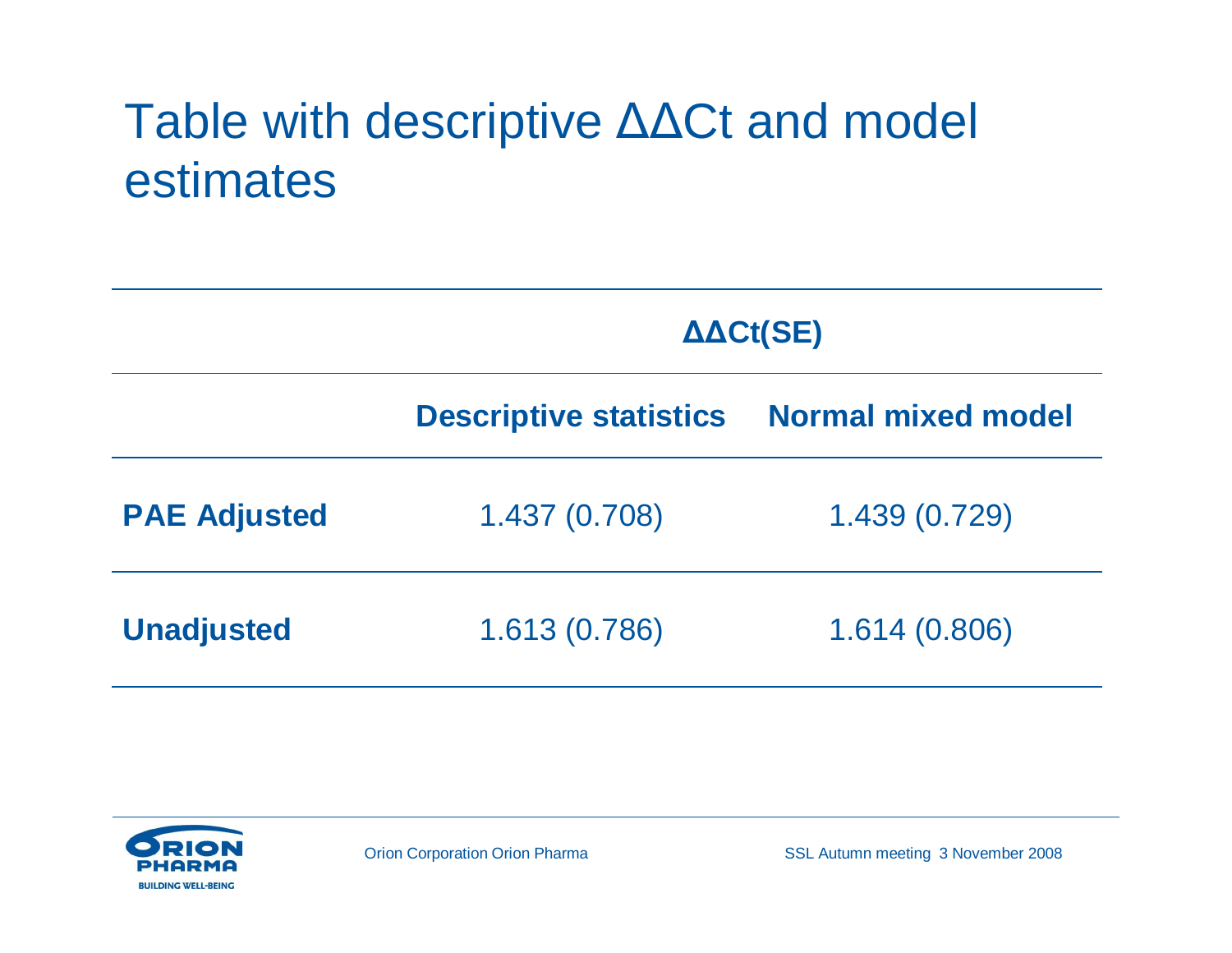#### $ΔΔCt$  and expression ratio with 95% CIs

#### ΔΔCts **Expression ratios**



#### **Expression ratio** =  $2 - \triangle \triangle Ct$

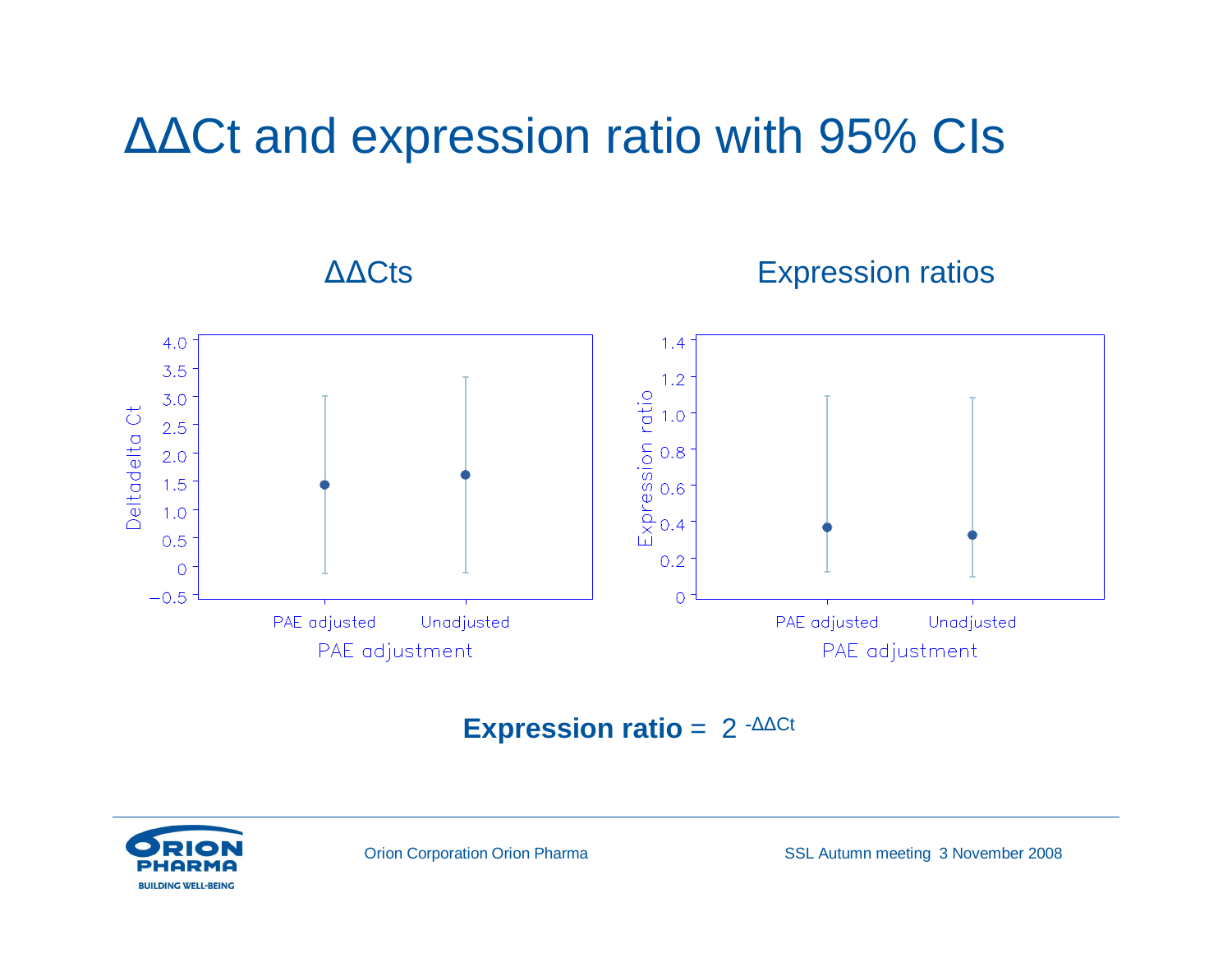#### Power

#### Power curves for the expression ratio between 0 and 10 when type I error is 0.05



Power calculation is based on

- noncentral t-distribution and the log2 transformed expression ratio  $(\Delta \Delta \text{Ct})$
- variance was estimated as the sum of four equal variances
- degrees of freedom was estimated as a sum of n subtracted by a number of groups

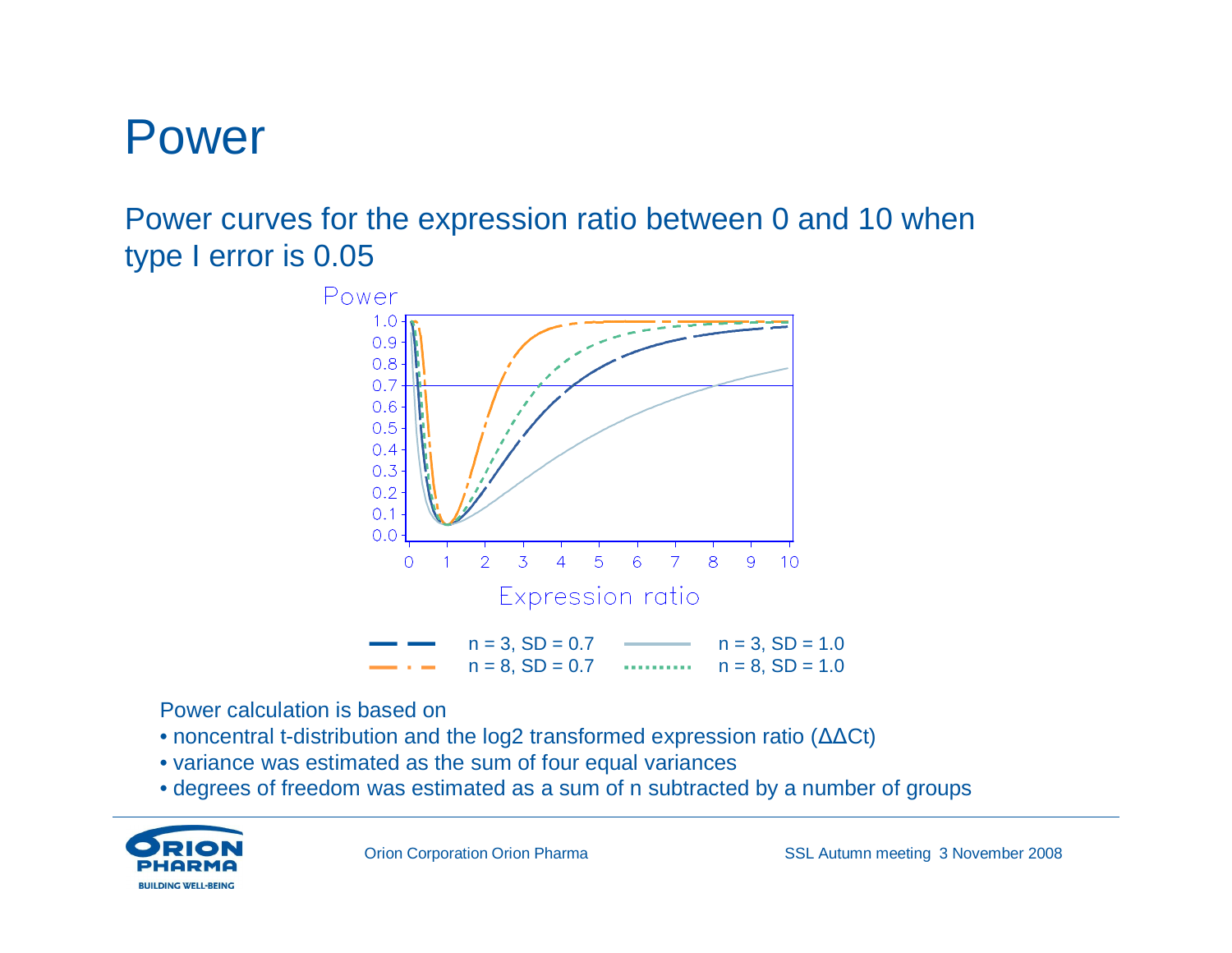### **Conclusion**

- Importance of power calculation in study planning phase.
- Normal mixed model works well with qPCR data and enables the dependence between genes.
- With balanced, complete data these two methods give similar results.
- Mixed model gives more accurate estimates with unbalanced data.
- Data transfer from instrument to analysis software is challenging.

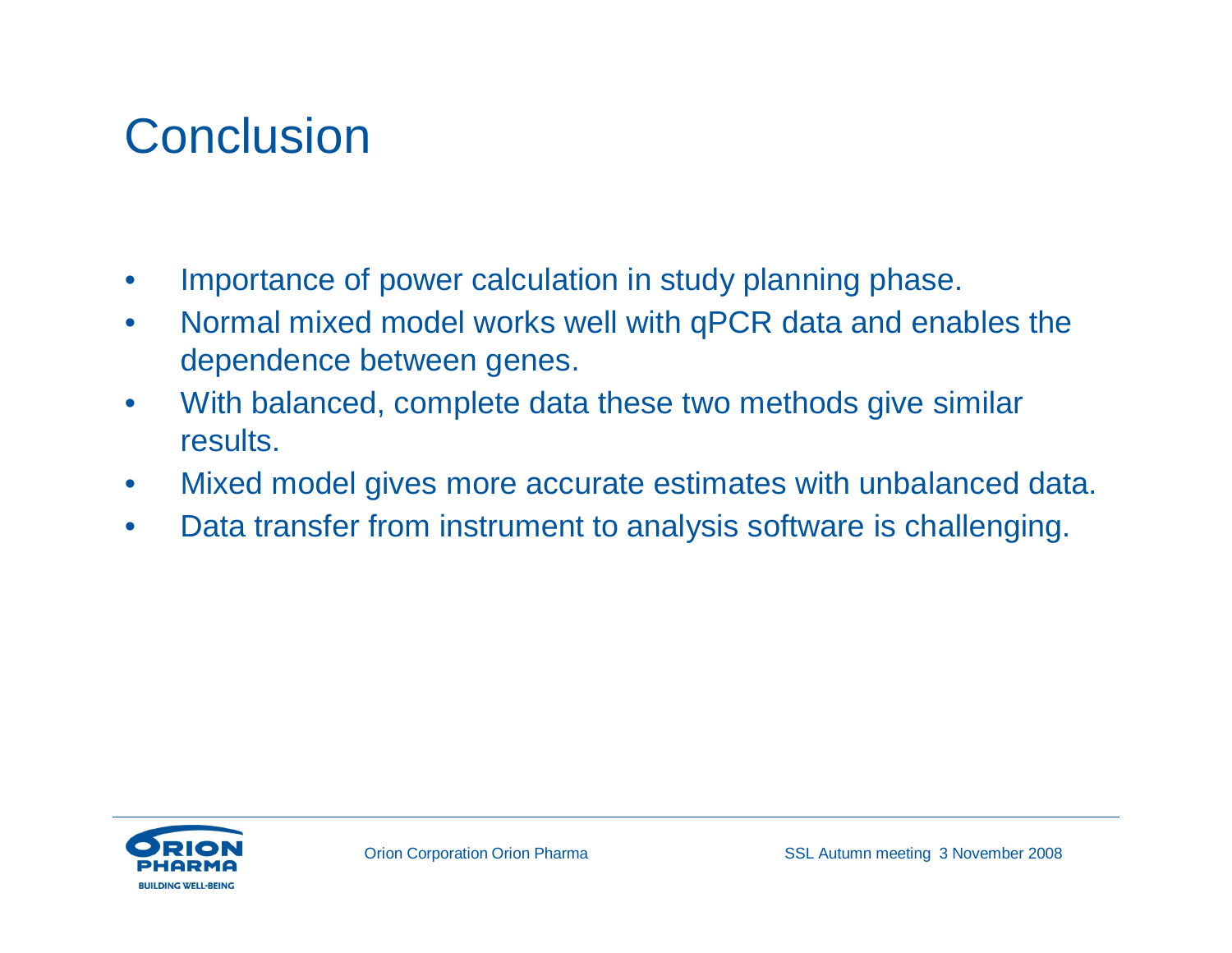#### References

- [1] Brown, H. and Prescott, R. (2006): Applied mixed models in medicine.
- [2] Yuan, J., Reed, A., Chen, F. and Stewart, C. N.: Statistical analysis of real-time PCR data. BMC Bioinformatics 2006, 7:85.
- [3] Littell, R.C., Milliken, G.A., Stroup, W.W., Wolfinger, R.D. and Schabenberger O. (2006): SAS® for Mixed Models, Second Edition. Cary, NC: SAS Institute Inc.
- [4] Yuan, J., Wang, D. and Stewart, C. N.: Statistical methods for efficiency adjusted real-time PCR quantification. Biotechnology journal 2008, 3, 112-123.